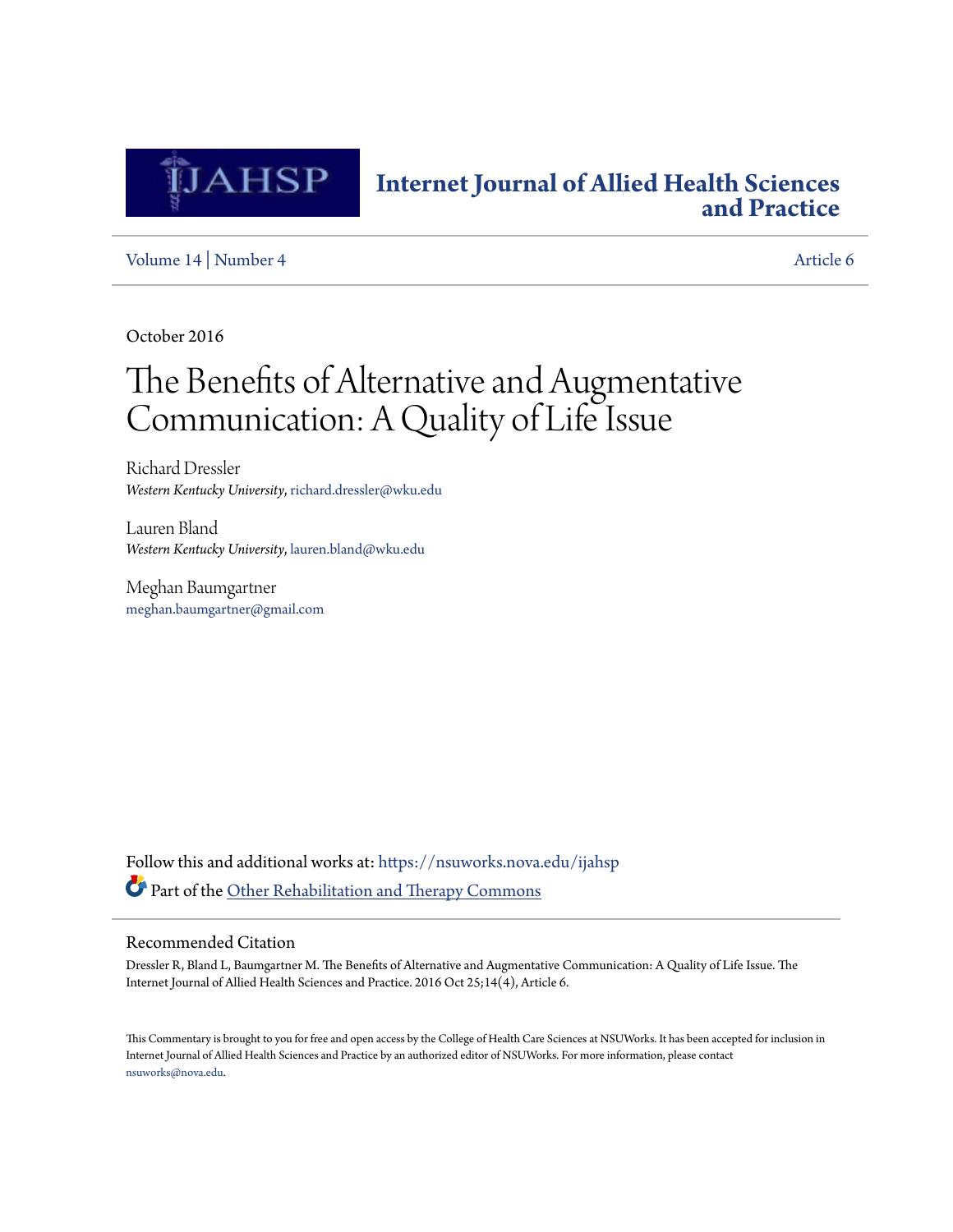### **The Benefits of Alternative and Augmentative Communication: A Quality of Life Issue**

This article summarizes the need for alternate forms of communication for those who are unable to use verbal speech. The importance of allied health professionals in understanding alternative communication is critical in patient care. The authors describe the various forms of augmentative and alternate communication devices that can be used to help a non-verbal individual communicate their wants, needs, and thoughts. Financial and social consequences for using these devices is discussed.

#### **Author Bio(s)**

Richard Dressler, Ph.D. has over 30 years of experience working with persons who have suffered neurogenic communication disorders. He has authored several publications of therapeutic materials including software to assist with recovery of language disorders. He has also directed a specialize program to assist students who have suffered brain injuries to achieve academic success.

Lauren Bland, Ph.D. has taught numerous courses in Augmentative Communication and Professional Issues. There she has served as the Interim Associate Dean for the College of Health and Human Services and as the Interim Department Head for Communication Sciences and Disorders. In addition to presenting several times at American Speech-Language-Hearing Association, she has served on several Convention program committees and as a peer reviewer for several journals and books.

Meghan Baumgartner, B.S. is an alumni student of Western Kentucky University and holds a Bachelor's degree in Communication Science and Disorders and Spanish. She has served as the treasurer for the National Student Speech Language and Hearing Association as is currently teaching English for an academic year in Extremadura, Spain.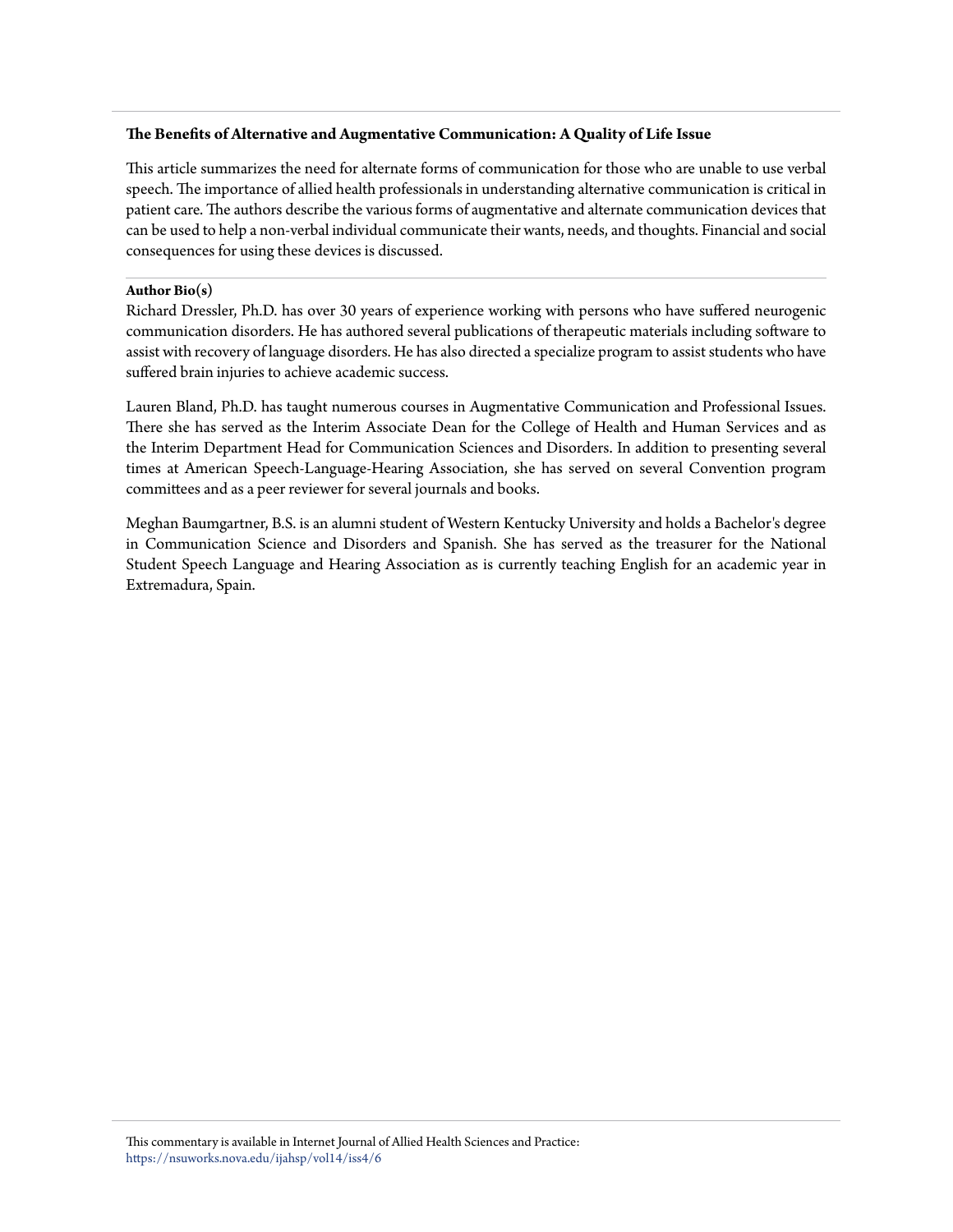

The Internet Journal of Allied Health Sciences and Practice *Dedicated to allied health professional practice and education* **Vol. 14 No. 4 ISSN 1540-580X**

## Commentary: The Benefits of Alternative and Augmentative Communication -- A Quality of Life Issue

Richard Dressler, Ph.D. Lauren Bland, Ph.D. Meghan Baumgartner, B.S.

Western Kentucky University

United States

#### **ABSTRACT**

This article summarizes the need for alternate forms of communication for those who are unable to use verbal speech. The importance of allied health professionals in understanding alternative communication is critical in patient care. The authors describe the various forms of augmentative and alternate communication devices that can be used to help non-verbal individuals communicate their wants, needs, and thoughts. Financial and social consequences for using these devices is discussed.

#### **INTRODUCTION**

As humans, our reality is intricately based on our ability to perceive the world around us. What we hear, see, smell, taste, and touch creates our reality, which in turn becomes our thoughts; then our thoughts are formulated by the language that surrounds us. This rather complex, systematic process of translating thought into speech is something on which the majority of people never concentrate. We are born into a certain region of the world and raised to speak a specific language with seemingly no difficulties. However, for individuals who are born without the capacity to develop language normally or for individuals who lose the ability to communication at some point in life, there must be an alternative means to express language. This population still deserves the chance to communicate and the opportunity to communicate with others.

Augmentative and Alternative Communication (ACC) aims to enhance communication for individuals with complex communication needs. Light and McNaughton describe life for individuals with disabilities in the past; "Thirty to 40 years ago, people with complex communication needs typically lived in large institutions, isolated from the community." 1 Thirty-one years ago, a small group of professionals concerned with this topic came together to form a society known as the International Society for Augmentative and Alternative Communication (ISAAC), and since then, it "has grown into a vibrant community with a membership greater than 3,700 from more than 60 countries around the world." <sup>2</sup> This organization aims at increasing awareness and acceptance of AAC, increasing cultural and linguistic diversity, recognizing changes in the scope of communication needs, and revolutionizing and advancing the current AAC systems.<sup>3</sup> Alternative and augmentative communication is a rising field founded in basic human rights that needs to be studied and implemented into our society with greater success.

AAC helps encourage verbal communication for children or adults who may be functioning at a pre-symbolic level. Those are individuals who communicate with gestures, eye gaze, or using strategies other than word production. If language can be developed using an AAC system, their quality of life can be vastly enhanced.

The purpose of this article is to help allied health professionals understand AAC and how using alternate modes of communication with patients who have limited or no verbal communication can enhance the quality of care. In turn, the patients' quality of life is no doubt improved by being able to adequately communicate with all providers.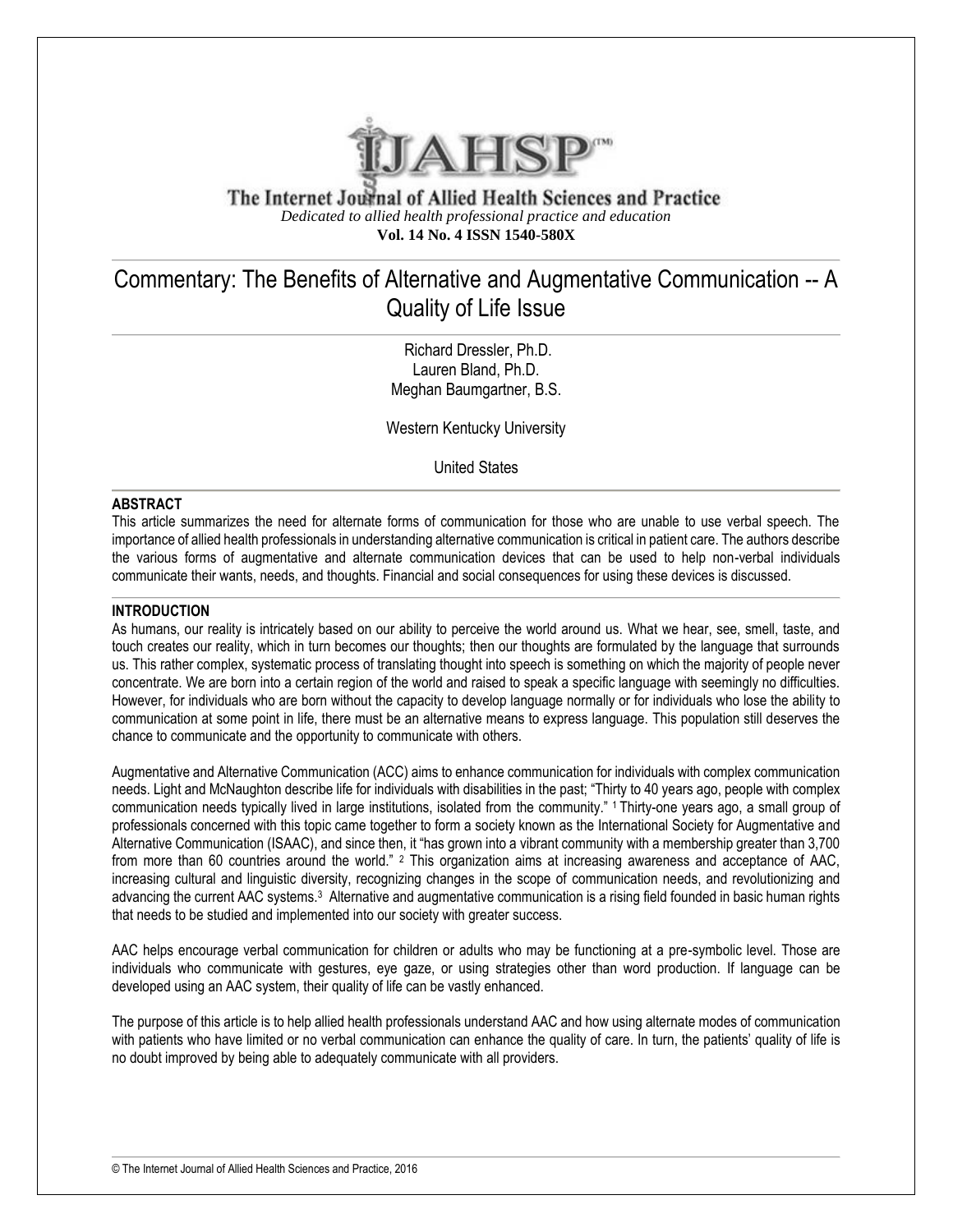#### **POPULATION, PURPOSE, AND PROCEDURE**

One of the fundamental concepts of AAC is that it is extremely versatile. It applies to a wide population and there are countless modes of augmentative and alternative communication. AAC can be utilized in the lives of an individual of any age who has difficulty producing verbal speech. Traumatic brain injury, cerebral palsy, Down Syndrome, Autism, Amyotrophic Lateral Sclerosis (ALS), or any developmental disability are just a few of the many populations that can benefit from the use of AAC. An additional benefit that AAC offers is the variety and types of communication systems available for individuals, including both aided and unaided systems. Unaided systems, like signing and gestures, do not require an external device or special materials, while aided systems use picture charts, books, and specialized technology.

An assessment to determine the need for and appropriate type of AAC system is done by a team of professionals. The team may include physicians, occupational therapists, and physical therapists. They can contribute to the assessment from their professional perspective to assist the speech-language pathologist and family in decision making.

When embracing any new type of change there are always fears associated with the risks. Clinicians ask themselves countless "what if" questions and can become bogged down with the fear of uncertainty. AAC is a new and rising field that has been researched but not yet fully integrated into society. Sophisticated technologies have been developed to maximize the efforts of augmentative communication but can cause users to feel apprehension if they are unfamiliar with high-technology equipment. There is an increasing need for AAC stakeholders such as engineers, teachers, therapists, policy makers, funding agencies, and researchers to broaden the use and acceptance of AAC to those who need it. <sup>4</sup>

Parents of children with complex communication needs (CCN) often times become concerned that if their child is given a speech generating device then they will be less motivated to learn to speak. Topia and Hawking shared research by Beukelman and Mirenda:

> "AAC systems [are] capable of enhancing communication development and social participation for anyone with communication needs. They further claimed that AAC interventions underpin the essential foundations for language development and can facilitate the development of natural speech." <sup>5</sup>

The underlying reason why implementing an AAC device into the life of a child with CCN actually stimulates natural speech is that the child begins to understand that they are capable of affecting their environment. Think of a three-year-old, non-verbal child with autism who for the first time has the power to determine even just a small part of his life. Instead of being told what he will eat for dinner or which toys he can play with because he cannot verbalize his desires, he can now push a button or sequence a small phrase on his device saying "I want applesauce" and feel empowered while making his own decisions. Once a child understands that language creates cause and effect, which in turn gives the child personal freedom and independence, he or she will begin to value it more and become a better communicator.

Furthermore, parents and professionals no longer resort to AAC after exhausting every other option when searching for methods of communication development. According to Light and McNaughton, "the population of children referred for AAC services has changed substantially in recent years to include much younger children, children with a greater range of disabilities, and children from more diverse cultural/linguistic backgrounds."<sup>2</sup> Due to advancements in medical technology resulting in decreased infant mortality rates of infants with disabilities, an increased focus on early intervention, and the rising number of students receiving special education services in the United States' public school system that come from culturally and linguistically diverse backgrounds, there is a surge of young children who could benefit from AAC.<sup>1</sup> Children in the United States who do not have the ability to produce natural speech deserve every opportunity to communicate and interact with their world.

Moreover, though AAC can be of great benefit to children with CCN, "AAC is an effective tool to support communication, language, and literacy development from an early age with children with limited or no speech, those at risk for speech development, and those that have speech that is difficult to understand."<sup>3</sup> Oral communication remains the leading form of communication being that it is the most efficient and widely used, but research has proven that ACC is an effective method to spark speech development and the fundamental skills that go along with it for children who may be struggling with oral communication.

#### **TYPES OF AAC DEVICES AND FUNDING**

AAC is a versatile field that can be adapted to many individuals with a wide range of needs. There is a large population world-wide who can benefit from the use of ACC: from the young child with mild autism who has not yet begun verbalizing words to the 52 year-old woman with Parkinson's disease who lost much of her vocal quality making communication very challenging. Augmentative communication means anything that supports one's ability to speak and alternative communication means anything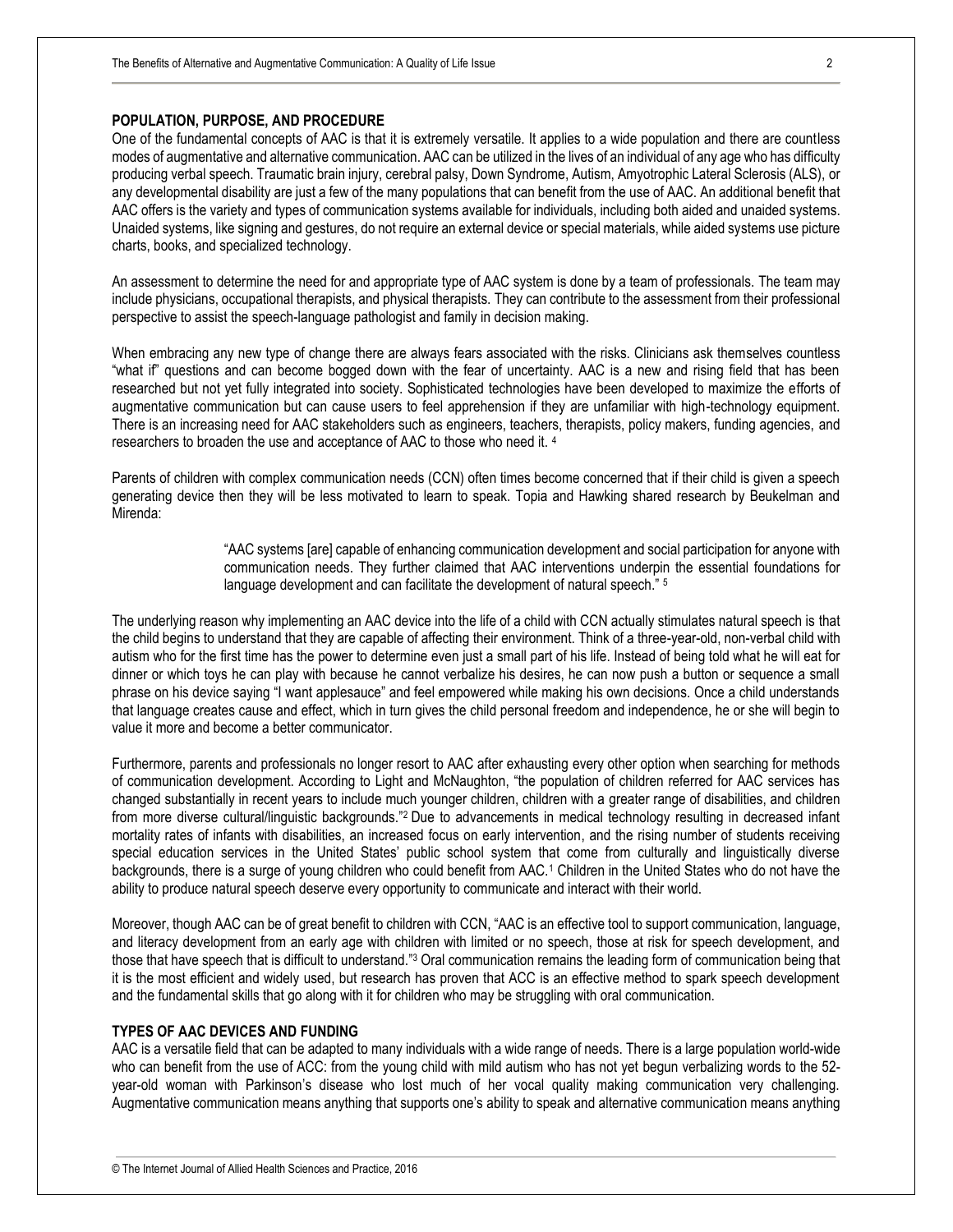that substitute's speech. Examples of augmentative communication can include gestures, sign language, body language, letter boards, and eye pointing. Examples of alternative communication include picture exchange communication systems, chat books, and static communication boards. In some cases, systems that augment one person's communication can serve as alternative communication for another person. All of the aforementioned systems are typically considered to be low-tech, meaning that they do not require equipment or devices to use.

A device is considered to be high-tech if it is a speech generating device (SGD). That type of system uses synthesized speech that can be heard once the client activates it.

Unfortunately, because high-tech devices use sophisticated technology, they are also the most expensive form of ACC. Tobii Dynavox and PRC (Prentke Romich Company) are two of the high-tech device companies. Purchasing one of their devices can cost between \$5,000- \$15,000. For most families, especially those who may also have additional medical expenses for a medically fragile family member, purchasing an AAC device may not seem like a priority. But as evidenced by previous arguments of this paper, there is great benefit, both short and long-term, in attaining an AAC device for individuals with communication challenges. Through the work of speech-language pathologists', other professionals advocating for these individuals, and their belief that cost should not be a factor in determining whether or not someone has the right to communicate, it is now easier to attain a speech generating device through various insurance policies.

According to the American Speech-Language Hearing Association, "effective January 29, 2015, Medicare recognized speechgenerating devices (SGDs) as Durable Medical Equipment (DME), which is a covered benefit for Medicare beneficiaries under the Social Security Act (Section 1861)."<sup>6</sup> Medicare classifies SGDs as DME because they can withstand multiple uses, are medical devices used for injury or condition, and are appropriate for home use. The requirements for qualifying an AAC device for Medicare coverage are fairly extensive, but the pros far outweigh the cons once the device is obtained. Medicare will pay 80% to the manufacturer for the purchase of a SGD if the individual qualifies for funding. The remaining 20% has to be covered privately (e.g. insurance, family, charity). Once the beneficiary has full ownership of the device, it is recommended that they continue with therapy services to maximize use of the device and to obtain all the benefits it has to offer. Medicare, however, will not typically cover the purchase of a SGD for patients living in a skilled nursing facility (SNF). Medicare regulations require that the SNF assume the financial responsibility for patients' needs which would include communication.

Medicaid regulations vary from state to state so allied health practitioners need to consult the Medicaid guidelines in their state. Recipients can be children or adults who qualify based on income or other condition specified in a given state.

While there is no specific funding for AAC devices in the public school system, many districts will provide a SGD should it be deemed a requirement for the child to be successful in the classroom. The child's state Medicaid policies should be consulted as a possible funding source.

#### **BENEFITS AND CHALLENGES OF AAC**

Beyond the valuable impact AAC devices can make on the language development of children who are unable to produce clear speech, AAC devices also play a vital role in improving the quality of life of individuals with CCN. Researchers state that the ultimate measure of the success of AAC intervention is the degree to which it improves access and participation in valued activities and experiences of everyday life.<sup>3, 7</sup> Parents and families of individuals with CCN are far less interested in whether their loved ones can compute high-level math problems, recite the process of photosynthesis, or discuss the international affairs involved in World War II. What concerns them is whether or not their child is able to express their most basic wants and needs, contribute to the interactions and conversations around them, and feel empowered as a contributing member of society. If their child can have their most basic needs met while maintaining a feeling of happiness and contentment throughout life, then the family members will in turn be more at ease. Regardless of age, economic status, or ethnicity, every human wants to attain the ability to establish relationships and feel connected.

In a study by McKelvey, Kawai & Beukelman, surviving spouses of individuals with ALS, a degenerative neurological disease from which 95% of those lose the ability to meet daily communication needs, were extensively interviewed to discuss changes in their spouse's communication as the disease progressed.<sup>8</sup> Persons with ALS typically loses nearly all physical and communicative abilities but they do not lose their cognitive capacity. For this reason, individuals with ALS are qualified candidates for advanced AAC devices that may otherwise be too complex for individuals with intellectual or developmental impairments. The study analyzed four categories: 1) communication styles, 2) AAC use, 3) decision making, and 4) lifestyle changes. Spouses reported that the AAC device enabled their loved one to express humor, provide parental advice, argue with their spouse, express disagreement/agreement, and maintain relationships with friends.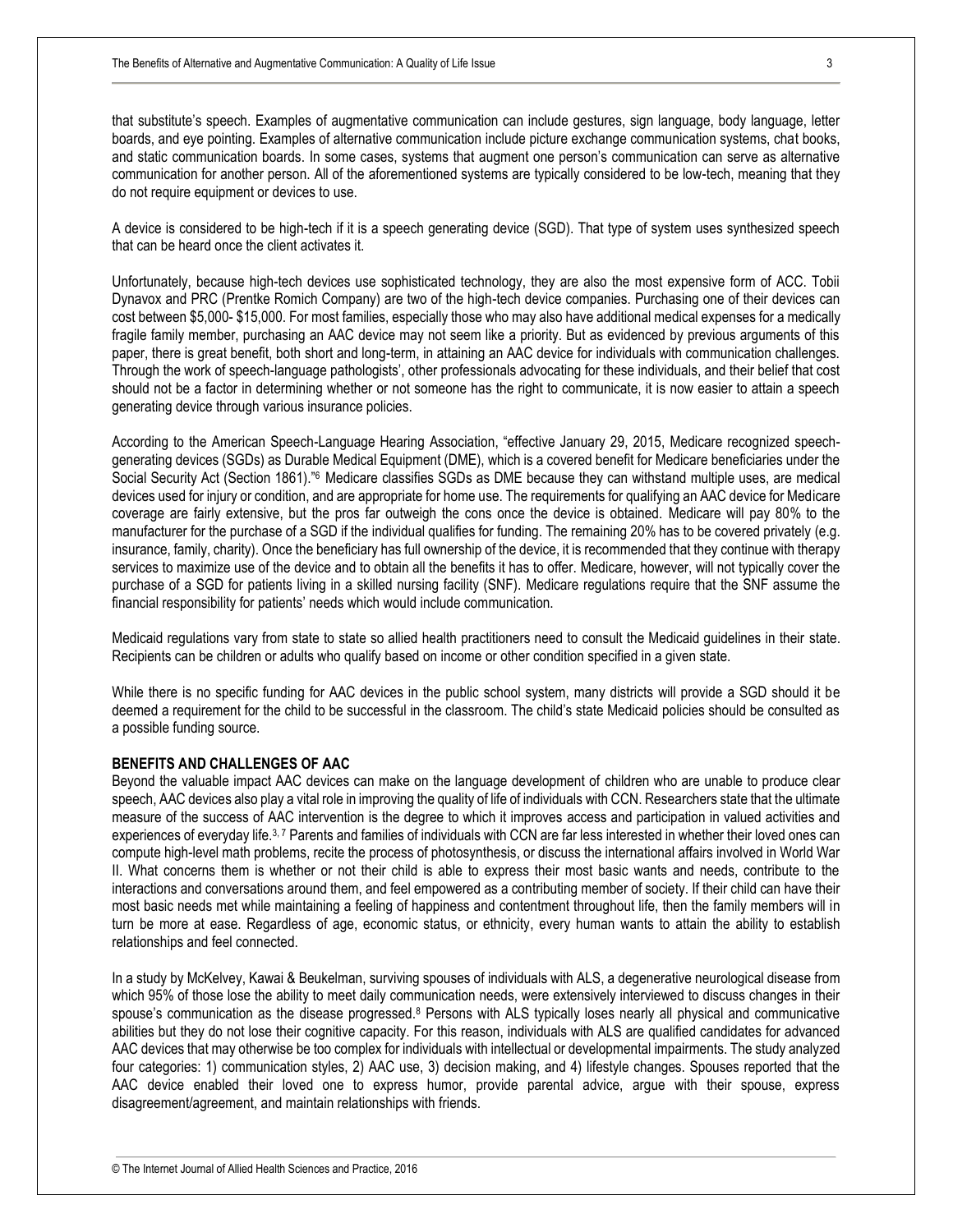Lynn and Greg were one of the couples involved in the research study. Lynn was interviewed one year after her husband's death. Greg survived six years with ALS and passed away at the age of 46. Lynn and Greg were married for 18 years and had two daughters ages 7 and 16. When discussing the benefits of AAC Lynn describes Greg's SGD saying, "Greg's device basically preserved his personality. He was able to maintain his hobbies and interests. The device just made a big difference for him. Without his device, we wouldn't have had any quality of life".<sup>8</sup> Greg's life was significantly changed by his illness; he transitioned from an independent man, father, and husband with a career in the U.S. Navy as a computer engineer to a completely dependent person, incapable of communicating his basic needs. While his story ended in death, the AAC device helped create many positive memories for him and his family. The use of his AAC device gave him the opportunity to interact with people even when his body and circumstances did not make it easy.

Lund and Light studied long-term outcomes of AAC interventions in a group of seven men, aged 19-25 years who had used AAC devices for 15 years or more. <sup>9</sup> All of the men had cerebral palsy, significant speech impairments (speech not sufficient to meet daily needs), and data available regarding their communication and interaction skills as preschoolers. Outcomes for this study were measured in the following domains: a) receptive language, b) reading comprehension, c) communicative interaction, d) functional communication, e) educational and vocational achievement, f) self-achievement, and q) quality of life. Although all of these domains affect one's quality of life, analyzing the results from the quality of life section provided a clear description of how the use of an AAC device contributed to the happiness of the participants in the study. Scores were scaled from -10 to +10. A score of 5 or higher contributed to a positive quality of life score, a score of 0-5 indicated areas that contributed some quality but could be enhanced, and a negative score indicated an area that detracted from quality of life. Results showed that all participants scored positively on the measure indicating "positive aspects to their quality of life".<sup>9</sup> The difficult in measuring quality of life is that the opinions of individuals surveyed related to items differ as contributing positively or negatively to quality of life. Although challenging to identify cut-off scores, it is critical to place a greater value on this aspect on human life. Although it may be difficult to measure "quality of life", it is essential to continue the quest for bettering the quality of life of individuals with complex communication needs.

Nevertheless, as professionals, family members, and compassionate friends, there are still many hurdles to be crossed before AAC can be fully implemented into our culture and provide all members of society with an equal opportunity for communication. In light of the technological developments in the field of AAC and the ever-growing population of individuals with CCN, there seems to be a stagnant number of people truly utilizing and benefiting from AAC devices to the best of their potential. In addition, a high rate of device abandonment has been reported in individuals who attempt to use AAC.

Ballin et al. hypothesized that device abandonment can be explained by several factors: difficulties in obtaining therapy services, barriers to AAC-based communication, and communication partners who lack skills in supporting successful communication.<sup>10</sup> For an individual who receives an AAC device for the first time, a key factor in determining successful implementation into daily life is proper education and training on how to use the device. If the AAC user and their primary communication partners lack sufficient knowledge on how to use the device, they will not be encouraged to use it in public or private settings. It may be difficult to control a family member's motivation to learn about the device and how to use it but providing valuable and supportive education on the use of the device is completely controllable. Ballin et al. stated, "people experienced in using AAC are not included in the delivery of communication therapy interventions, nor in the training and practice needed to master a new SGD".<sup>10</sup> In order to properly educate users and the community, it is practical to hire skilled AAC users as the educators. The skilled AAC users can be family members of AAC users, experienced speech-language pathologists in the field of AAC, or any highly trained professional.

Therapy services provided to families and individuals novice to the use of SGD are often limited and sometimes offered by professionals who lack proper training. This issue is commonly reported by family members seeking help and if resolved, would alleviate some of the other barriers in the field of AAC. With properly trained professionals, the families and patients with CCN can be educated on the function and integration of their device into everyday life. The professionals can also offer educational classes to the public on ways to be sensitive to AAC users and the ways in which the community can assist in meeting the needs of the users. The trained professionals can also promote further research on practical issues within the field of AAC that will ultimately benefit ACC users, families, educators, and the public.

Allied health professionals can encourage their patients to seek an AAC system when diagnosed with a condition in which the use of an AAC device may seem beneficial. These professionals can encourage families and patients in using the devices when seeking treatment or services. Blackstone and Pressman pointed out that in a healthcare environment where patient satisfaction is being measured and valued at an increasing rate, providers will want to use every mechanism possible to help patients communicate.11